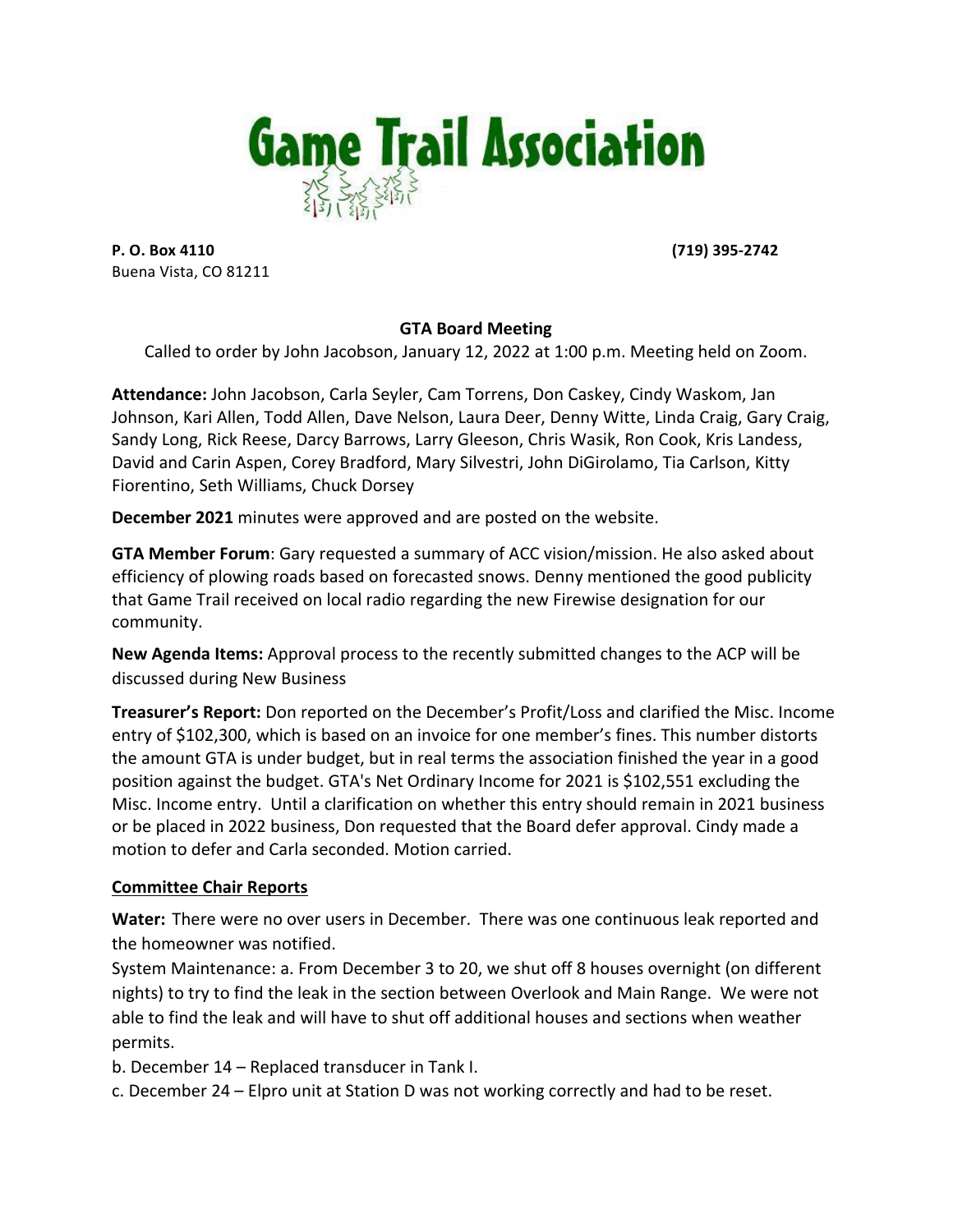d. December 31 - After several days of no sun, batteries at solar stations were getting low. Several fuses blew when we changed the battery at Tank G. Tank H starting filling Tank G and the overflow went into the road. Shut valves and replaced fuses.

e. January 3 - Tank I float switch was stuck, causing overflow alarm. Removed plastic pipe that housed the transducer to fix.

f. January 4 - Filled out forms for Upper Arkansas Water Activity Enterprise. Jan will submit and pay.

Management and Administration: None at this time Items needing Board Attention: None at this time

**Forestry:** In late December, the Committee learned that Game Trail's Firewise USA application and action plan were approved. This is a big accomplishment for our community and will benefit us in many ways for years. A press release by Kim Marquis with Envision Chaffee County had just come out at the time of the board meeting.

In early January, the Committee received a final copy of Game Trail's Community Wildfire Protection Plan that was completed last April. Now that the plan is complete, it will be posted on the Colorado State Forest Service website. The CWPP and Firewise USA action plan will help guide the Forestry Committee's work.

In December, Fred Balmos initiated our adopt-a-hydrant program. At this time, most of the hydrants have been adopted. Dave Nelson is working with Steve Miles to create a new map with the hydrant locations accurately marked. Once mapped, Miles' plow operators will be trained so that they can help keep the hydrants accessible.

Presently, COVID conditions are impacting options for offering educational programs, but Judy Wait is researching possible future programs, including the historical make-up and use of Game Trail's Forest. Kari contacted local Farmers Insurance agent and Game Trail resident Rory Loebig about a presentation on being prepared insurance-wise for a wildfire. This might include household inventories, evacuation preparedness, post-fire claims preparedness, etc. The Committee hopes to offer a presentation before summer. Other programs may include defensible space and entomology, as well as another tree seedling planting workshop, possibly in May.

As a follow up to our November meeting with CCFPD Battalion Chief Kent Maxwell, the Committee will begin evaluating and organizing possible wildfire mitigation projects that may be eligible for Chaffee Treats and other grant-funded programs.

Gary Craig continues to prepare a draft of the Game Trail Evacuation Plan for committee review. After the Committee meets to discuss and finalize, Gary will present it to the Board for review and input.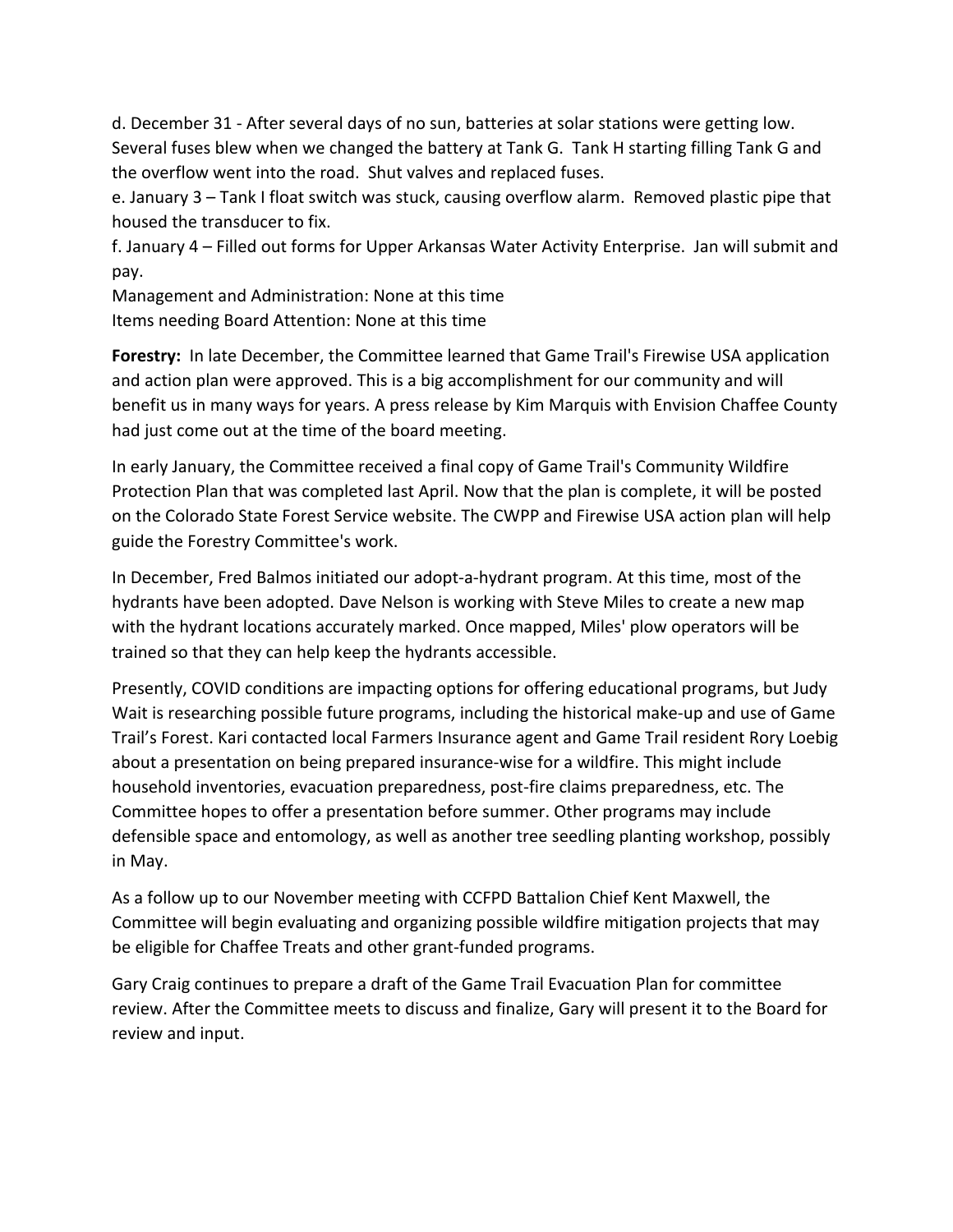Brett Ulrich continues to work on ideas and a structure for a possible Neighbor-Helping-Neighbor volunteer program. Projects would focus on defensible space. Brett will have proposals for the Committee's input at a future meeting.

At the Forestry Committee's next meeting (via Zoom) they will discuss an opportunity to move work on the 20 Acre Open Space Fuel Break Grant to this year, probably in April or May, weather permitting. Utilizing a different contractor, the project would now take one month instead of one or two years. Logs and slash would be brought out using the old ranch road on the Allen's property and would then be loaded in the cul-de-sac. Game Trail would still be responsible for 300 hours of volunteer hours, mostly entailing ground reclamation, but would have two summers to finish.

The grant includes 3 acres of the Allen's lot and 2 acres of Barbara Harding's lot. The trees on these lots still need to be marked. The Committee would like either JT Shaver or Josh Kuehn from the Salida CSFS and Steve Murray to help mark the trees. In addition, there is a need to revisit the common space that is already marked to either confirm or adjust marked trees based on the grant's goals. The grant's goals are forest restoration and wildfire mitigation. The objectives of this grant are to create a fuel break and to improve forest health and wildlife habitat.

Kari had already spoke to adjacent neighbors, and Dave Nelson as the roads' consultant, and asked the Board for their input and possible position on the change of timing and use of the old ranch road. The Board reacted favorably, with Cam stating that notices needed to be sent out to all GT residents when the time comes, to avoid concerns with the log hauling vehicles. Kari will discuss the matter with the rest of the Committee and report back.

**ACC:** At the close of 2021, Game Trail had 290 homes complete. The Committee anticipates passing 300 homes in 2022. The Chairs are in contact with possible new Committee members.

Dave also discussed the Engleman property on Elk Horn Way, which is located on an old cul-desac that is not used. The 25-foot required county setback from the road (and cul de sac) will require that the home be placed farther from the property line than the 40-foot Game Trail setback (and farther from the property line than the Englemans would like). In correspondence with the County Planning office, the County suggested that Englemans fill out the necessary paperwork and pay the fee to have the land vacated. The County also suggested that Game Trail should have vacated the excess cul-de-sac land long ago. No action was taken but the Board will keep the issue in mind as other owners seek to build on similar lots.

Exterior Lighting issues continue to be a problem, but these are being addressed by the Committee on a case-by-case basis.

**Commons/Roads:** Rick stated that snow removal is the Committee's biggest challenge at the current time. There is no new roadwork. Dave suggested that, after the terrible fires in Denver and Boulder, we may be coming to the end of slash pit burning practice. This year's burn has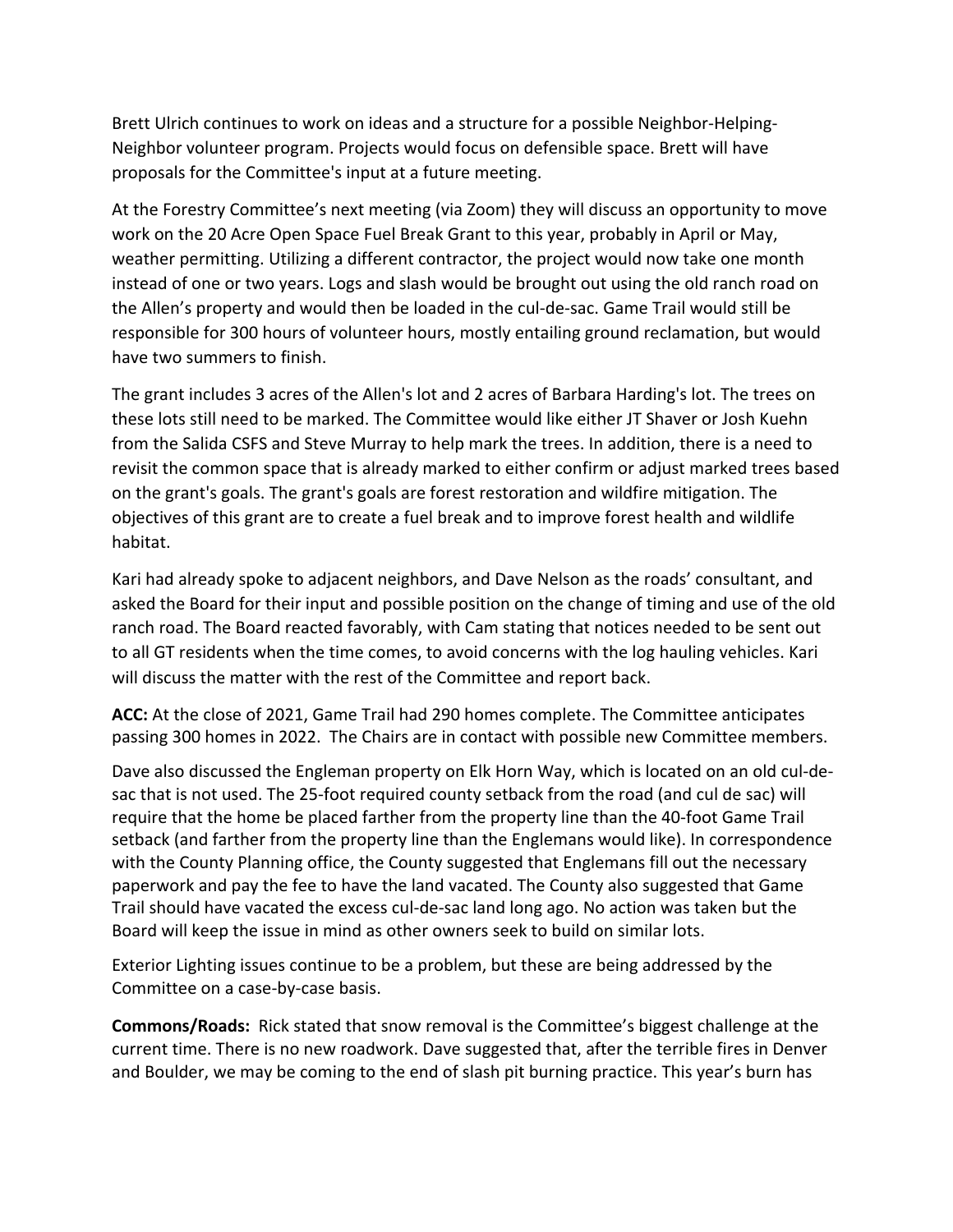been approved, though not until there are six inches of snow (minimum) in the meadow, no wind, and 24 hours notice can be given to the fire department.

There's a possibility that the Mail Center Project will be redefined, based on a spring snow melt/water runoff study. Currently, the project is on hold until 2023.

The adopt-a-hydrant system seems to be working well, except for a few areas that will need extensions to the fire hydrants, such Aspen Turn. Miles will make sure his drivers are aware of the process for keeping the hydrants clear during plowing.

**Communications**: Alerts-Notifications:

- Explanation of Game Trail BOD Actions Concerning ACC Changes Dec 9
- Game Trail Adopt-A-Hydrant Program Dec 18
- Game Trail Awarded Firewise USA® Status Dec 21
- How to Attend Game Trail Monthly Meetings Jan 8

Website Updates:

- Ed Simmons added as an ACC member
- Adopt-A-Hydrant and Firewise USA® information posted under Announcements
- Forestry Committee updates received from Kari Allen, and the forestry webpage has been reconstructed

Finance Committee updates received from Don Caskey, and the finance webpage has been updated

# Other:

The website has gotten too large to be backed up on the server. An external hard drive has been purchased in order to back-up the website. Loretta Kyle, a member of the communications committee, will be doing the back-ups.

The Roads Committee will draft a reminder to residents, reminding them not to plow snow from driveways onto the common roadways. If plowing services are used, they may need to be informed of this as well. Linda will post the information as soon as it becomes available.

**Finance:** The Committee is awaiting the final 2021 operating actuals. A 2022 Depreciation Schedule has been developed incorporating the new 2022 capital items. A 2021 Reserve Analysis spreadsheet has been developed by Don Caskey and Denny Witte. It will be adjusted to reflect the 2021 operating actuals. The Board will then need to approve the transfer of 2021 operating net income to reserves.

All of the financial planning is looking very good, with operating results looking good and reserves being properly funded.

**STR:** Jan has sent out billing and renewal applications to all previous rentals. She has received five back so far. Laura reported on a new county policy that those who have STR properties must live in Chaffee County. This change is supposed to go into effect in February. The Board was not aware of this modification in the rules for STR's and will have further discussion with Jan at the next meeting.